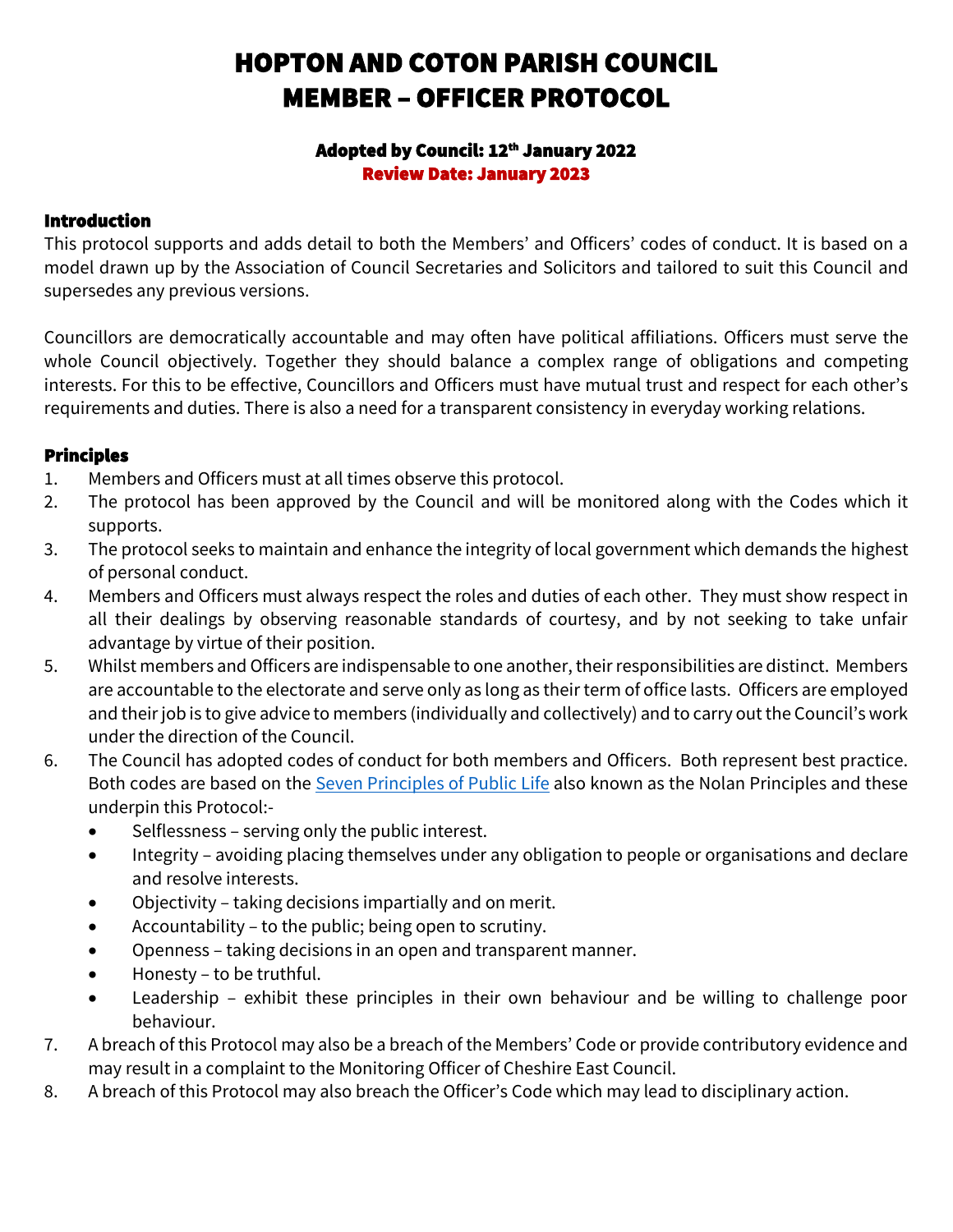#### The roles of members

- 1. Members have a number of roles and need to be alert to the potential for conflicts of interest which may arise between the roles. Where such conflicts are likely, members may wish to seek the advice of senior colleagues, the Parish Clerk and/or the Principal Council's Monitoring Officer.
- 2. Collectively, members are the ultimate policy-makers determining the core values of the Council and approving the authority's policy framework, strategic plans and budget.
- 3. Members represent the community, act as community leaders and promote the social, economic and environmental well-being of the community, often in partnership with other agencies.
- 4. Every elected-member represents the interests of, and is an advocate for the Town and individual constituents. He/she represents the Parish Council in the community, responds to the concerns of constituents, meets with partner agencies, and sometimes serves on local bodies.
- 5. Many members have roles relating to their position as members of committees and working groups of the Council. Members who serve on committees may collectively have delegated responsibilities.
- 6. Some members may be appointed to represent the Council on local, regional or national bodies.
- 7. As politicians, members may express the values and aspirations of a party-political group to which they belong, recognising that in their role as members they have a duty always to act in the public interest.
- 8. Members are not authorised to instruct Officers other than:
	- through the formal decision-making process;
	- request items to go on to agendas in accordance with standing orders.
	- to request the provision of consumable resources provided by the Council for members' use;
	- where staff have been specifically allocated to give support to a member or group of members; In practice the Chair will be consulted on the Agenda of full Council and offer guidance to the Clerk on behalf of the Council, similarly committee chairmen.
- 9. Individual Members are not authorised to initiate or certify financial transactions, or to enter into a contract on behalf of the Council. Authorised signatories however may sign cheques or authorise electronic payments in accordance with Financial Regulations.
- 10. Members must avoid taking actions which are unlawful, financially improper or likely to amount to maladministration. Members have an obligation to have regard when reaching decisions, to any advice provided by Officers.
- 11. Members must respect the impartiality of Officers and do nothing to compromise it, e.g. by insisting that an Officer change his/her professional advice.
- 12. Members have a duty under their code of conduct:
	- to promote equality by not discriminating unlawfully against any person and
	- to treat others with respect.
- 13. Under the Code, a member must not, when acting as a member or in any other capacity:
	- bring the Council or his/her position as a member into disrepute, or
	- use his/her position as a member improperly to gain an advantage or disadvantage for his/herself or any other position.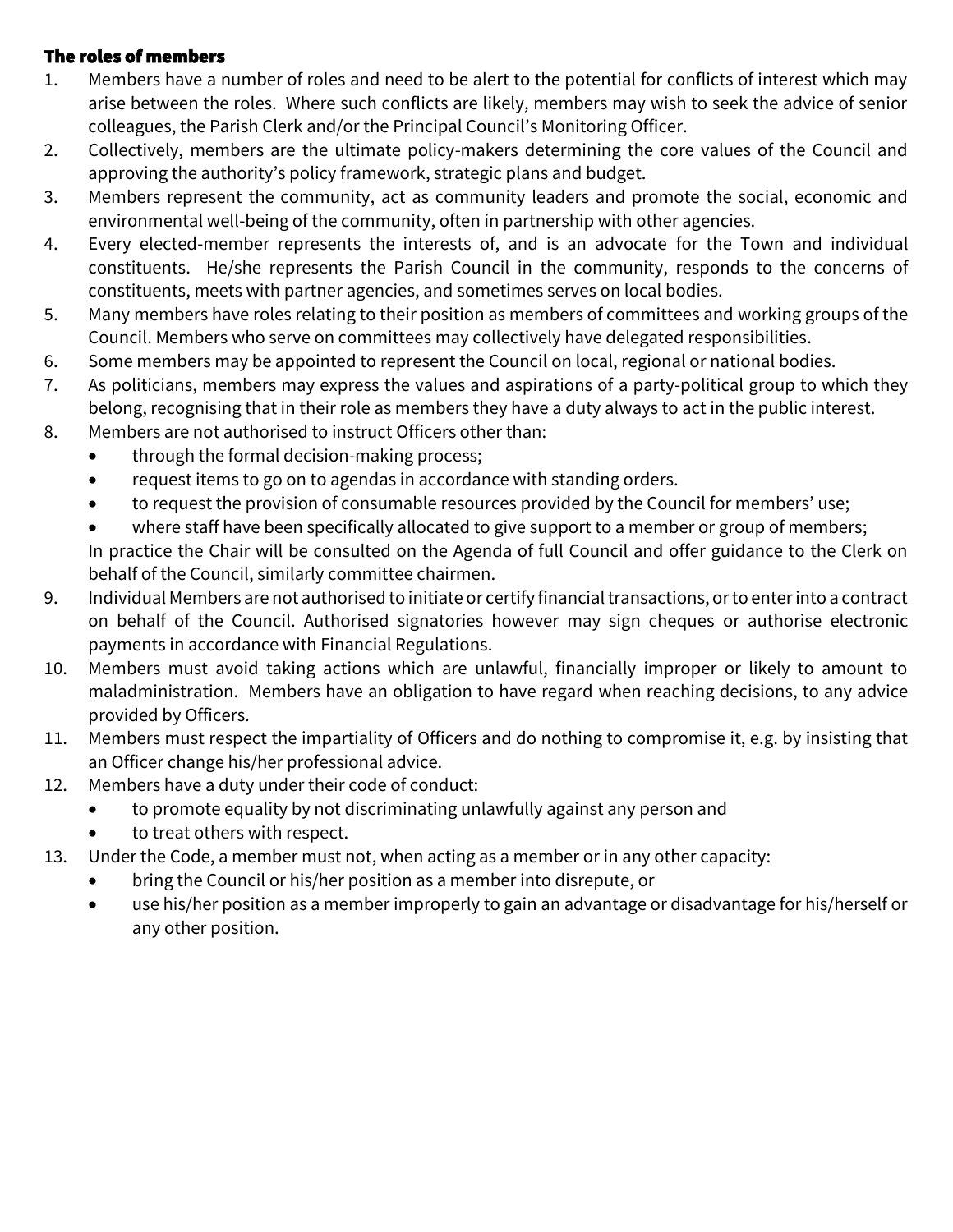## The role of the Officers

- 1. Officers are responsible for giving advice to members to enable them to fulfil their roles. In doing so, Officers will take into account all available relevant factor and if necessary, obtain specialist advice.
- 2. Under the direction and control of the Council, Officers, led by the Parish Clerk, manage and provide the Council's services within the framework of responsibilities delegated to them. This includes the effective management of employees and operational issues.
- 3. Officers have a duty to implement decisions of the Council, and committees which are lawful, and which have been properly approved in accordance with the requirements of the law and the Council's constitution, and are duly recorded in the minutes. Officers must convene Committee meetings at the request of Members of that committee in accordance with Standing Orders.
- 4. Officers have a contractual and legal duty to be impartial. They must not allow their professional judgement and advice to be influenced by their own personal views.
- 5. Officers must assist and advise all parts of the Council. They must always act to the best of their abilities in the best interests of the authority as expressed in the Council's formal decisions.
- 6. Officers must be alert to issues which are, or are likely to be, contentious or politically sensitive, and be aware of the implications for members, the media or other sections of the public.
- 7. Officers have the right not to support members in any role other than that of councillor, and not to engage in actions incompatible with this protocol. In particular, there is a statutory limitation on offices' involvement in political activities.

## The relationship between members and Officers: general

- 1. The conduct of members and Officers should be such as to instil mutual confidence and trust.
- 2. The key elements of this relationship are recognition of and a respect for each other's roles and responsibilities. These should be reflected in the behaviour and attitude of each to the other, both publicly and privately.
- 3. Informal and collaborative two-way contact between members and Officers is encouraged. But personal familiarity can damage the relationship, as might a family or business connection.
- 4. It is not enough to avoid impropriety. Members and Officers should always be open about their relationships to avoid any reason for suspicion and any appearance of improper conduct. Where a personal relationship has been disclosed, those concerned should avoid a situation where conflict could be perceived. Specifically, a member should not sit on a body or participate in any decision which directly affects the Officer on a personal basis.
- 5. Officers work to the instructions of their senior Officers, not individual members. It follows that, whilst such Officers will always seek to assist a member, they must not be asked to exceed the bounds of authority they have been given by their managers. Except when the purpose of an enquiry is purely to seek factual information, members should normally direct their requests and concerns to the Parish Clerk, at least in the first instance.
- 6. Officers serve the Parish Council as a whole. They have a duty to implement the properly authorised decisions of the Parish Council.
- 7. Officers will do their best to give timely responses to members' enquiries. However, Officers should not have unreasonable requests placed on them.
- 8. Members will endeavour to give timely responses to enquiries from Officers.
- 9. An Officer shall not discuss with a member personal matters concerning him/herself or another individual employee. This does not prevent an Officer raising on a personal basis, and in his/her own time, a matter with a member which he would otherwise do as a resident.
- 10. Members and Officers should respect other's free (i.e. non-Council) time.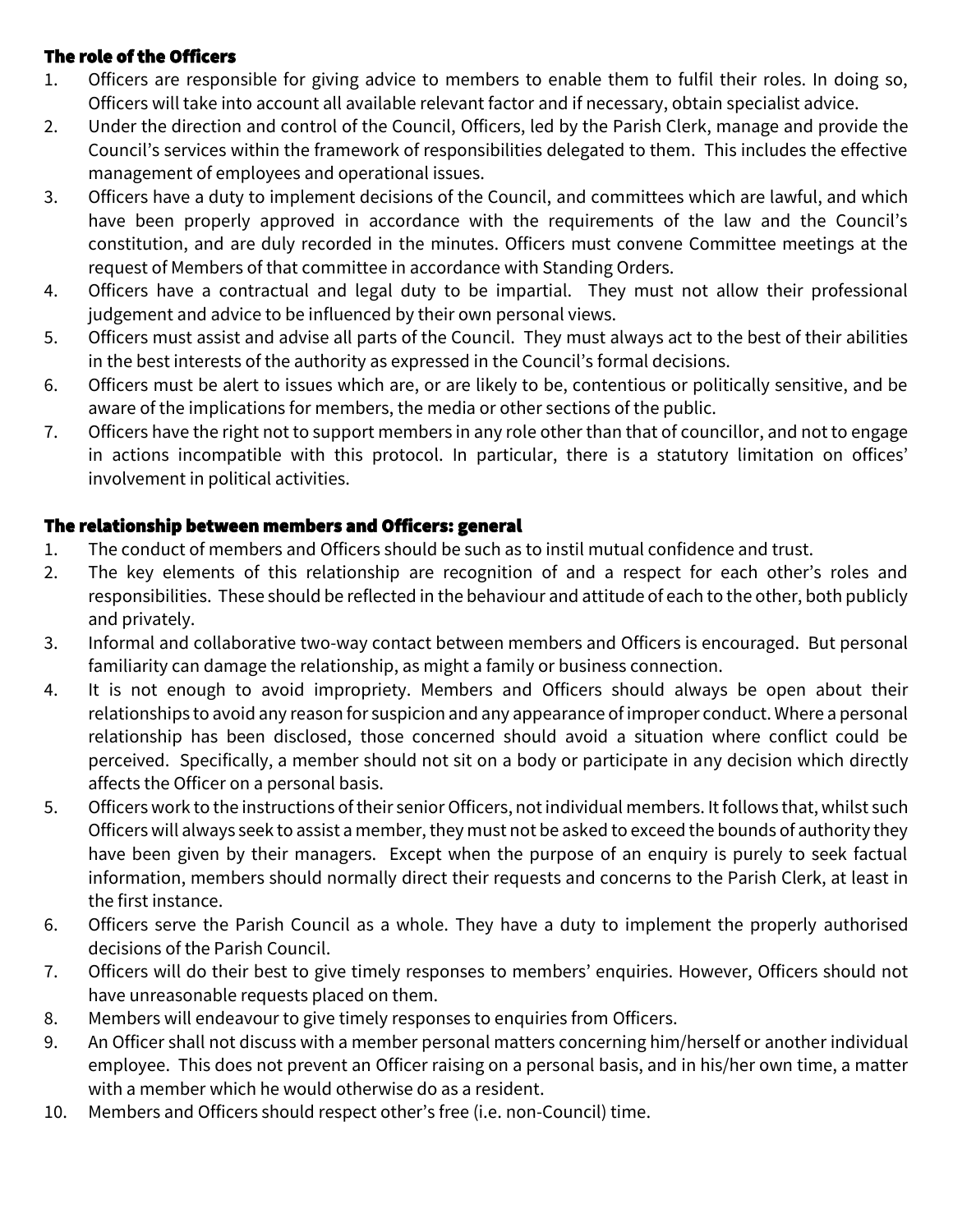#### The Council as employer

- 1. Officers are employed by the Council as a whole.
- 2. Members' roles are limited to:
	- the appointment of specified posts,
	- determining human resources policies and conditions of employment.
	- undertaking the responsibilities of Personnel Committee
	- hearing and determining appeals.
- 3. If participating in the appointment of Officers, members should:
	- remember that the sole criterion is merit
	- never canvass support for a particular candidate,
	- not take part where one of the candidates is a close friend or relative,
	- not be influenced by personal preferences, and
	- not favour a candidate by giving him/her information not available to the other candidates.
- 4. A member should not sit on an appeal hearing if the appellant is a friend, a relative, or an Officer with whom the member has had a working relationship.

## Chair, chairman and leader

1. Officers will respect the respective positions of Chair, committee chairman and Leader and provide appropriate support.

#### Members of other committees and Officers

- 1. The Parish Clerk or other senior Officers will offer to arrange informal meetings with the Chair and where appropriate committee chairmen, if required prior to formal meetings.
- 2. The Parish Clerk has the right to present reports and give advice to committees.
- 3. Members of a committee shall take decisions within the remit of that committee and will not otherwise instruct Officers to act.
- 4. At some committee meetings, a resolution may be passed which authorises a named Officer to take action between meetings in consultation with the chairman or Leader. In these circumstances it is the Officer, not the chairman/leader, who takes the action and is responsible for it. Neither a chairman or Leader has legal power to take decisions on behalf of a committee or Council, neither should he/she apply inappropriate pressure on the Officer.

#### Local members and Officers

- 1. To enable them to carry out their ward role effectively, members need to be fully informed about matters affecting it. The Parish Clerk must ensure that all relevant staff are aware of the requirement to keep local Members informed, thus allowing Members to contribute to the decision-making process and to develop their representative role.
- 2. This requirement is particularly important:
	- during the formative stages of policy development, where practicable,
	- in relation to significant or sensitive operational matters,
	- whenever any form of public consultation exercise is undertaken
	- Issues may affect a single ward. Where they have a wider impact, a number of local Members will need to be kept informed.
- 3. Whenever a public meeting is organised by the Council to consider a local issue, all relevant members (e.g. Ward or committee) should be invited to attend the meeting as a matter of course.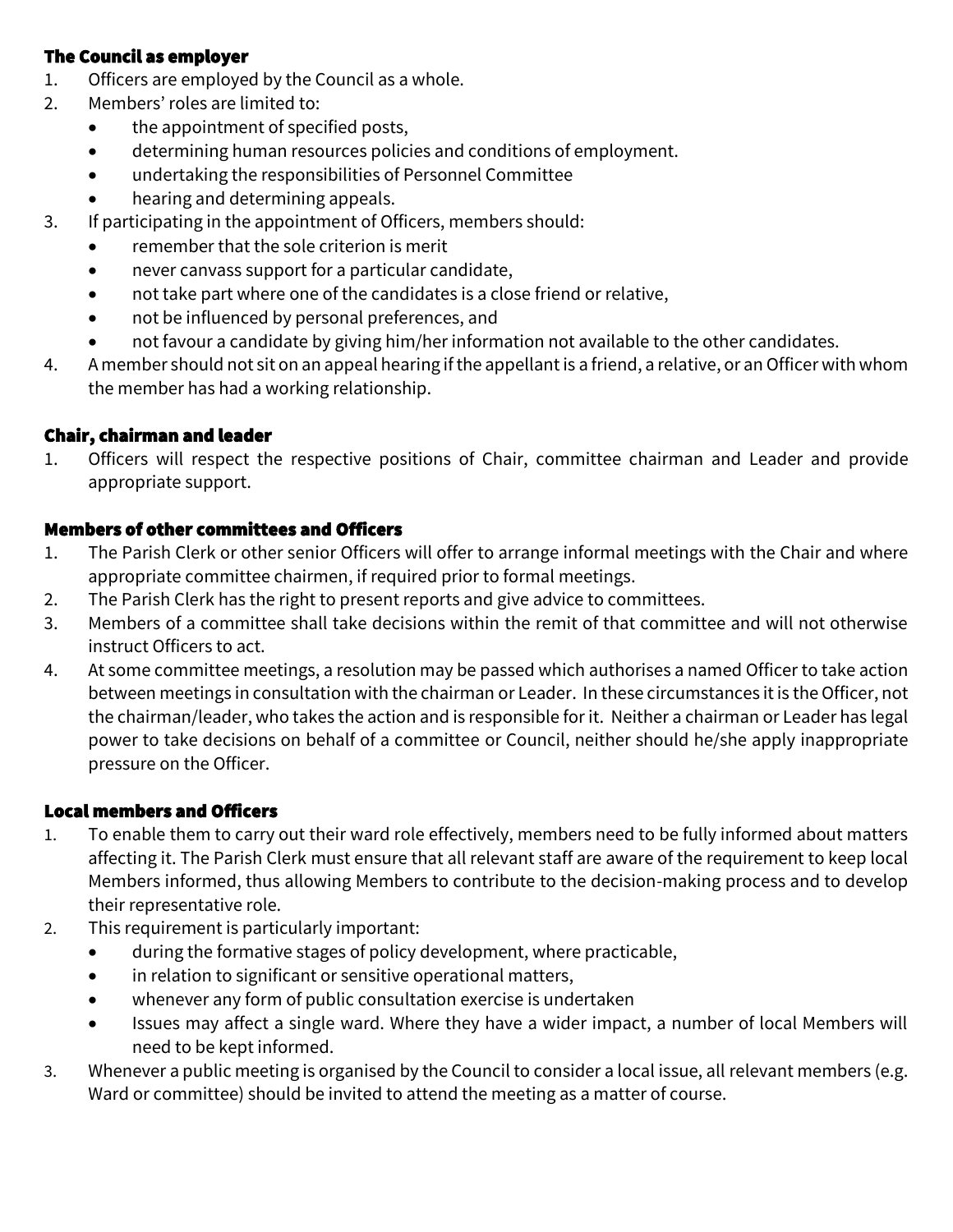- 4. If a local member intends to arrange a public meeting on a matter concerning some aspect of the Council's work, he/she should inform the Parish Clerk. Provided the meeting has not been arranged on a partypolitical basis:
	- An Officer may attend but is not obliged to do so, and
	- the meeting may be held in Council-owned premises.
- 5. No such meetings should be arranged or held in the immediate run-up to Council elections. (remember Purdah rules).
- 6. Whilst support for members' ward work is legitimate, staff should not be asked to accompany members to ward surgeries.
- 7. In seeking to deal with constituents' queries or concerns, Members should not seek to jump the queue but should respect the Council's procedures. Officers have many pressures on their time. They may not be able to carry out the work required by Members in the requested timetable, and may need to seek instructions from their managers.
- 8. Members must be clear about when they are acting as individual councillors and when they are representing the Council. Members may not commit the Council unless the commitment is Council policy or the subject of a specific resolution.

# Party Groups and Officers

- 1. The Parish Clerk may properly be asked to contribute to deliberations of matters concerning Council business by party groups. The Parish Clerk has the right to refuse such requests, but will not attend a meeting of a party group where some of those attending are not members of the Council.
- 2. Officer support will not extend beyond providing factual information or professional advice in relation to matters of Parish Council business. Officers must not be involved in advising on matters of party business, and therefore should not be expected to be present at meetings or parts of meetings when such matters are to be discussed.
- 3. Party group meetings are not empowered to make decisions on behalf of the Parish Council, and conclusions reached at such meetings do not rank as formal decisions. The presence of an Officer confers no formal status on such meetings in terms of Parish Council business and must not be interpreted as doing so.
- 4. Where Officers provide factual information and advice to a party group in relation to a matter of Parish Council business, this is not a substitute for providing all necessary information and advice when the matter in question is formally considered by the relevant part of the Parish Council.
- 5. It must not be assumed that an Officer is supportive of a particular policy or view considered at a party group meeting simply because he/she has attended or provided information to the meeting.
- 6. Officers will respect the confidentiality of any party group discussions at which they are present and, unless requested to do so by that party shall not relay the content of such discussions to another party group or to any other members.
- 7. In their dealings with party groups, Officers must treat each group in a fair and even-handed manner.
- 8. Members must not do anything which compromises or is likely to compromise Officers' impartiality.
- 9. The duration of an Officer's attendance at a party group meeting will be at the discretion of the group, but an Officer may leave at any time if he/she feels it is no longer appropriate to be there.
- 10. The Parish Clerk accepting an invitation to the meeting of one-party group shall not decline an invitation to advise another group about the same matters. He/she must give substantially the same advice to each.
- 11. An Officer should be given the opportunity of verifying comments and advice attributed to him/her in any written record of a party group meeting.
- 12. No member will refer in public or at meetings of the Parish Council to advice or information given by Officers to a party group meeting.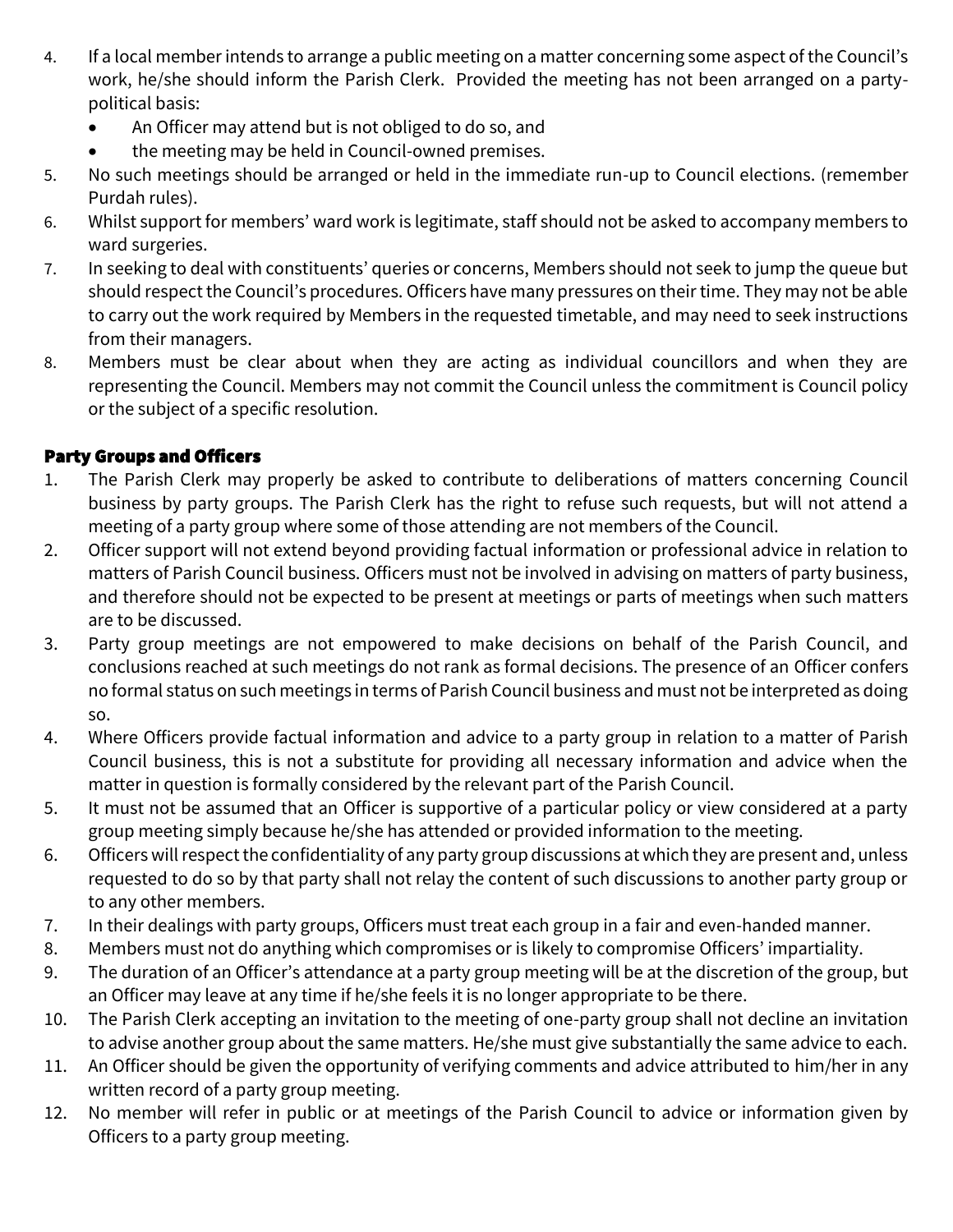13. At party group meetings where some of those present are not members of the Parish Council, care must be taken not to divulge confidential information relating to Parish Council business. Persons who are not members are not bound by the Members' code of conduct. They do not have the same rights to Parish Council information as members.

# Members' access to documents and information

- 1. Members may request the Parish Clerk to provide them with such information, explanation and advice as they may reasonably need to assist them to discharge their roles as members. This may range from general information about some aspect of the Council's services to specific information on behalf of a constituent. Where information is requested on behalf of a third party, it will only be provided if:
	- It is in the public domain, and
	- It is not barred by the Data Protection Act from being given.
- 2. Every member of a committee, sub-committee or working group has a right to inspect documents about the business of that committee sub-committee or working group.
- 3. A member who is not a member of a specific committee, sub-committee or working group may have access to any document of that specific part of the Council provided:
	- he/she can demonstrate a reasonable need to see the documents in order to carry out his/her roles as a member (the "need to know" principle), and
	- the documents do not contain "confidential" or "exempt" information as defined by the law.
- 4. Disputes as to the validity of a member's request to see a document on a need to know basis will be determined by the Parish Clerk but a Member may request a written justification for refusal. Other Officers should seek his/her advice if in any doubt about the reasonableness of a Member's request.
- 5. A member should obtain advice from the Parish Clerk in circumstances where he/she wishes to have access to documents or information:
	- where to do so is likely to be in breach of the Data Protection Act, or
	- where the subject matter is one in which he/she has a disclosable pecuniary interest as defined in the members' code of conduct.
- 6. Information given to a member must only be used for the purpose for which it was requested.
- 7. Members and Officers must not disclose information given to them in confidence without the consent of a person authorised to give it, or unless required by law to do so.
- 8. When requested to do so, Officers will keep confidential from other members, advice requested by a member.
- 9. Members and Officers must not prevent another person from gaining access to information to which that person is entitled by law.

# Media relations

- 1. All formal relations with the media must be conducted in accordance with any Council agreed procedures and the law on local authority publicity.
- 2. Press releases or statements made by Officers must promote or give information on Council policy or services. They will be factual and consistent with Council policy. They cannot be used to promote a party group.
- 3. Officers will keep relevant members informed of media interest in the Council's activities, especially regarding strategic or contentious matters.
- 4. Before responding to enquiries from the media, Officers will ensure they are authorised to do so.
- 5. If a Member is contacted by, or contacts, the media on an issue, he/she should:
	- indicate in what capacity he/she is speaking (e.g. as an individual member, in a personal capacity, on behalf of the Council, or on behalf of a party group);
	- be sure of what he/she wants to say or not to say;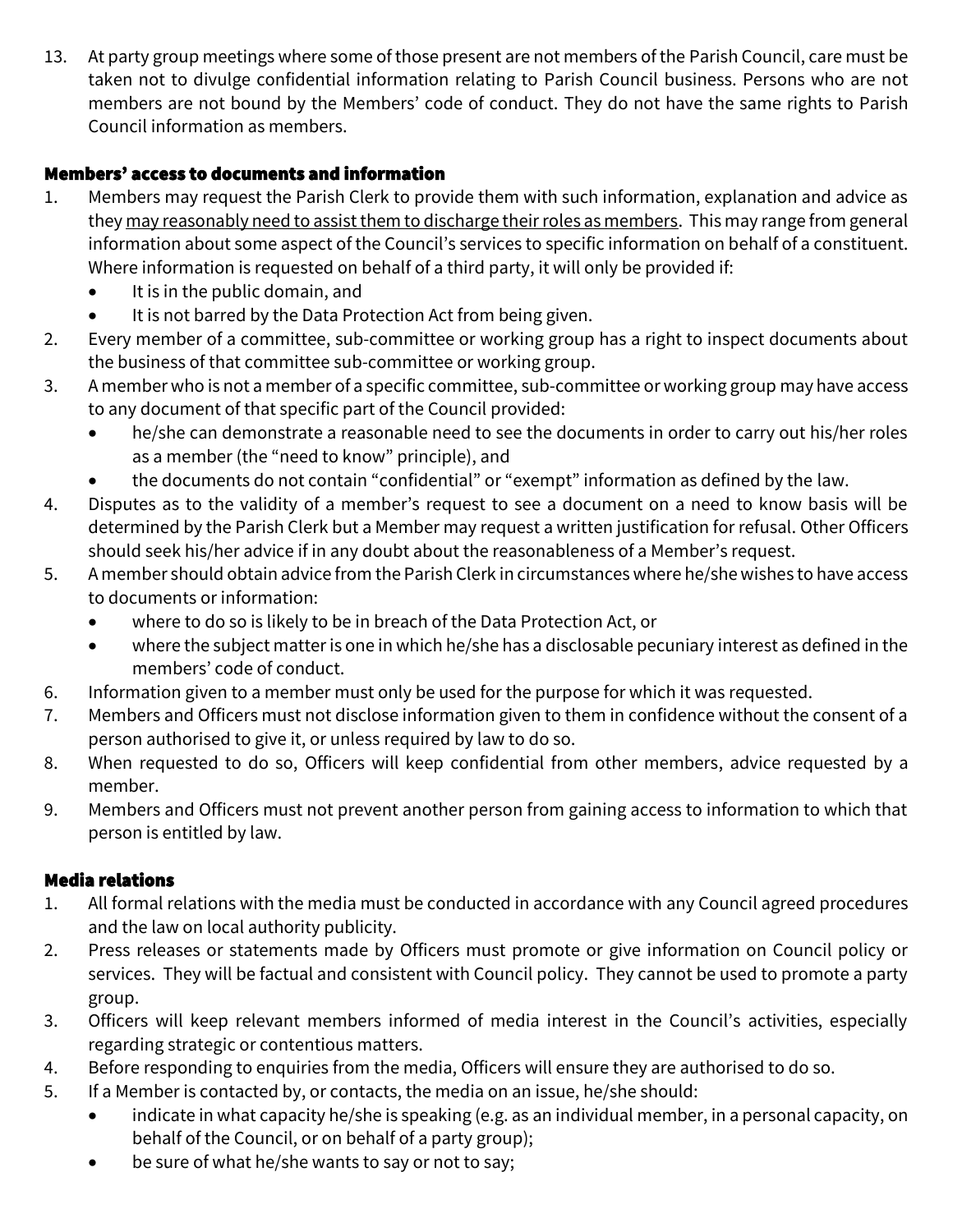- if necessary, and always when he/she would like a press release to be issued, seek assistance from the Parish Clerk, except in relation to a statement which is party political in nature;
- consider the likely consequences for the Council of his/her statement (e.g. commitment to a particular course of action, image, allegations of jumping to conclusions);
- never give a commitment in relation to matter which may be subject to claims from third parties and/or are likely to be an insurance matter;
- consider whether to consult other relevant members; and
- take particular care in what he/she says in the run-up to local or national elections to avoid giving the impression of electioneering, unless he/she has been contacted as an election candidate or political party activist.

#### Correspondence

- 1. Correspondence between an individual member and an Officer should not be copied to another member unless the author expressly intends and states that this is the case or consents. Where correspondence is copied, this should always be made explicit, i.e. there should be no "blind" copies.
- 2. Official letters written on behalf of the Council should normally be in the name of the Parish Clerk or other authorised Officer.
- 3. The Chair may initiate correspondence in his/her own name, but that should not usually be on behalf of the Council, unless it concerns his Chair role only.
- 4. Letters which create legally enforceable obligations or which give instructions on behalf of the Council should never be sent in the name of a member.
- 5. When writing in an individual capacity as a Town member, a member must make clear that fact.

#### Access to premises

- 1. Officers have the right to enter Council land and premises to carry out their work.
- 2. Members have a right of access to Council land and premises to fulfil their duties.
- 3. When making visits as individual members, Members should:
	- whenever practicable, notify and make advance arrangements with the appropriate manager or Officer in charge;
	- comply with health and safety, security and other workplace rules;
	- not interfere with the services or activities being provided at the time of the visit;
	- if outside his/her own ward notify the ward Member(s) beforehand; and
	- take special care at schools and establishments serving vulnerable sections of society to avoid giving any impression of improper or inappropriate behaviour.

#### Use of Council resources

- 1. If the Council provides members with services such as typing, printing and photocopying or goods such as stationery and computer equipment to assist them in discharging their roles as members of the Council, these goods and services are paid for from the public purse. They should not be used for private purposes or in connection with party political or campaigning activities.
- 2. Members should ensure they understand and comply with the Parish Council's own rules about the use of such resources, particularly:
	- where facilities are provided in Members' homes at the Parish Council's expense;
	- in relation to any locally-agreed arrangements e.g. payment for private photocopying; and
	- regarding ICT security.